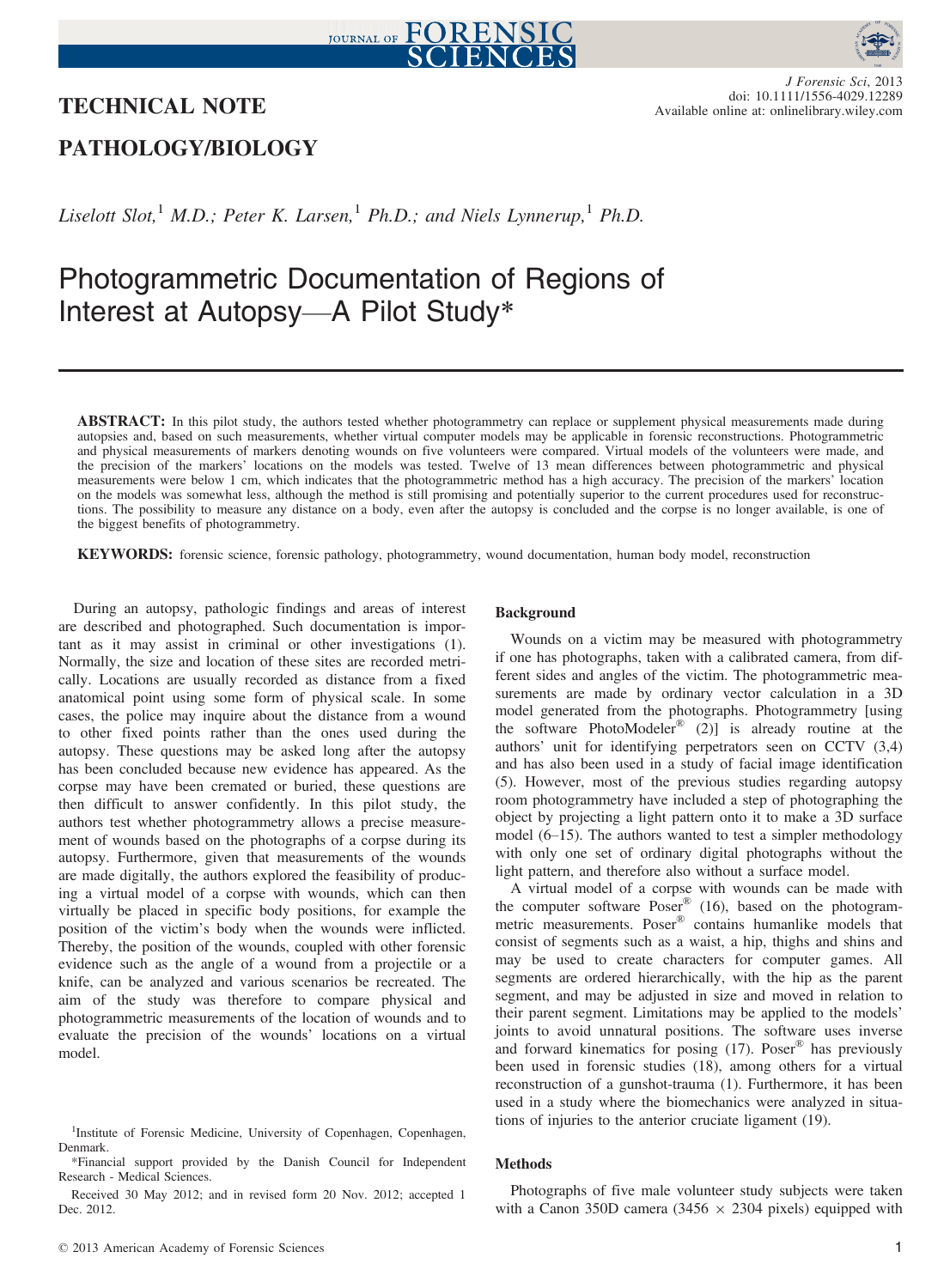#### 2 JOURNAL OF FORENSIC SCIENCES

a 17-mm lens. The camera had been calibrated in PhotoModeler<sup>®</sup> with 12 photographs of an  $80 \times 80$  cm calibration sheet. All subjects were dressed in black shorts and had four markers placed on each of their bodies, which represented wounds (Fig. 1). The subject lay in a supine position on the floor, and coded targets were placed around him. In order to be able to perform the measurements true to scale, the software must ascertain specific distances and angles, which was done by including the coded targets in the photographs; the coded targets allow the software to reproduce a correct scale. Eight photographs were taken in 360 degrees around the subject with the handheld calibrated camera and a flash. To reproduce the position of the subjects' ribs, the photographs were all taken at the end of an exhale phase. A distance between two coded targets was recorded and later used to add a scale to the model. The locations of the markers were measured with a folding ruler. The physical and the photogrammetric measurements were compared, and a mean difference for each distance was calculated. The exact length of an edge of a solid, straight object in the photographs was always included as a control.

The same five study subjects were then photographed standing up and sitting down on a box. Eight photographs of each body position were taken as described above. The subjects had markers on the same locations as in the supine position, but in this part of the project, the focus was on marker A and B. There were markers on the study subjects' joints in addition to the markers that represented wounds. The purpose of these markers was to guide the operator when the Poser® model was adjusted. Coded targets were again placed around the subject to facilitate camera orientation.

A matching virtual model for each subject was made in Poser<sup>®</sup>. The model was made from one of Posers<sup>®</sup> built-in virtual models ("Ryan"). The photographs of the subject in the supine position were imported to the software where the model was adjusted to match the photographs. The operator started adjusting the pelvis and then worked distally with the torso and the legs, etc. Photographs from different directions of the study subject were used until the best fit of the model was reached, as estimated by the operator. A white ball (selected from the Poser® library) was placed on the same location as marker A and at the lower end of marker B (from now on referred to as marker 1 and 2) (Fig. 2). Thereafter, the distance from the left heel to marker 1 and from the right heel to marker 2 was measured. The models were then placed in the two other photographed positions: standing up and sitting down. The vertical distance from a horizontal plane through the foot soles to the



FIG. 1––The locations of the four markers (A–D) on the study subject.



FIG. 2—The Poser<sup>®</sup> model is matched with the study subject's anthropometry in the background picture and a marker is placed on the left side of the chest (marker 1).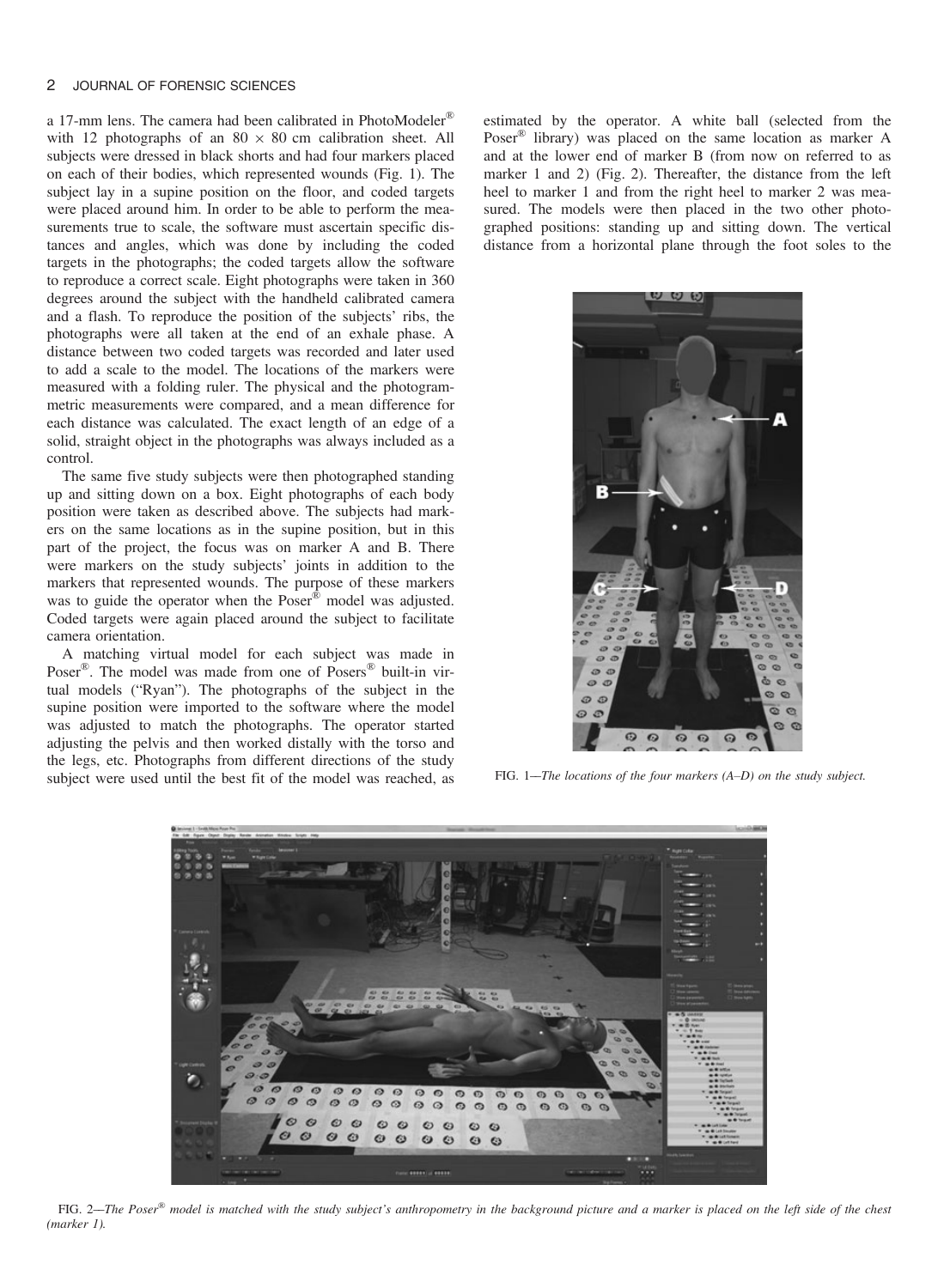

FIG. 3—The Poser<sup>®</sup> model in the (a) standing-up and (b) sitting-down position with cylinders measuring the distances from the floor to marker 1 and 2.

markers in the two new positions was measured (Fig. 3  $a,b$ ). Finally, the photogrammetric measurements and the measurements in Poser® of the markers' locations were compared.

#### Measuring in Poser®

Poser® does not have an integrated ruler. Therefore, a cylinder was selected from the Poser®-library and decreased to 10% of its original size in x- and z-scale. The cylinder was placed like a vector between the two points the authors wanted to measure and increased in y-scale until it matched the distance between these points. The cylinder measurement was specified in percent of its original y-scale. The length of the cylinder in the supine position was set to be the same as the photogrammetric measurement, and the following relationship was used to translate the length of the cylinder in the other two positions to centimeters:

$$
\frac{M_{newposition}}{M_{supineposition}} = \frac{C_{newposition}}{C_{supineposition}}
$$
 and  
\n
$$
M_{newposition} = M_{supineposition} \cdot \frac{C_{newposition}}{C_{supineposition}}
$$

 $M<sub>new position</sub>$  was the unknown vertical measurement in centimeter from the floor to the marker in the standing-up or sittingdown position, which the authors wanted to compare with the photogrammetric measurement.  $M_{\text{supine}}$  position was the photogrammetric measurement in centimeter from the heel to the marker in the supine position.  $C_{\text{new position}}$  was the length of the cylinder in cylinder units from the floor (the horizontal plane through the foot soles) to the marker in the standing-up or sitting-down position and  $C_{\text{supine}}$  position was the length of the cylinder in cylinder units from the heel to the marker in the supine position.

PhotoModeler® and Poser® have been used because the authors have experience with these software packages, but the methods presented are not software specific.

#### Results

As mentioned above, eight photographs were taken of the subject lying down, and all eight photographs were included in the photogrammetric analyses. The mean differences between the measurements by ruler and by photogrammetry are presented in

Table 1. Twelve of 13 mean differences were below 1 cm, and eight of 13 mean differences were 1.5% or lower of the mean measurement. (To further control for the accuracy, the authors included measurements of an edge on a solid, straight object in the photographs. The largest error was  $0.3 \text{ cm}$  or  $\leq 0.4\%$ .)

The locations of marker A and B on the study subjects (measured by photogrammetry) were compared with the locations of marker 1 and 2 on the Poser<sup>®</sup> models (measured in Poser<sup>®</sup>) in the standing-up and sitting-down position (Table 2A,B). All Poser® measurements in the standing-up position have an error below 5%, and eight of the 10 differences are below 5 cm. In the sitting-down position, half of the measurements have an error below 5%, while the rest of the measurement errors range from 5.9% to 7.2%. Eight of the 10 differences are below 5 cm. The authors calculated that a difference of  $1\%$  in the Poser<sup>®</sup> cylinder would generate a difference of about 0.7 cm in the measurement.

#### Discussion

The aim of this pilot project was to investigate whether photogrammetry can replace or supplement physical measuring during autopsies. The focus has been on measuring wounds, but the methods presented may also be used with other regions of interest. During the autopsies in the authors' institute, the locations of wounds are measured with a nonflexible metal ruler with a centimeter scale (no scale for millimeters). This implies that an accuracy of measuring wounds of  $\pm 1$  cm is acceptable. Indeed, the mean difference between ruler-based and photogrammetrybased measurements was below 1 cm in almost all the cases. However, physical ruler-based measurements are not necessarily a gold standard. There are inaccuracies when something is

TABLE 1––The difference between the photogrammetric and the folding rule measurements.

| Distances*     | Mean<br>Measurement <sup><math>\dagger</math></sup> (cm) | Mean<br>Difference <sup><math>\ddagger</math></sup> (cm) | Mean Difference<br>% of Mean<br>Measurement) |
|----------------|----------------------------------------------------------|----------------------------------------------------------|----------------------------------------------|
| A <sub>1</sub> | 147.2                                                    | 0.2                                                      | 0.1                                          |
| A2             | 9.3                                                      | 0.0                                                      | 0.0                                          |
| A <sub>3</sub> | 13.3                                                     | $-0.5$                                                   | $-3.8$                                       |
| B1             | 109.1                                                    | 0.4                                                      | 0.4                                          |
| B <sub>2</sub> | 118.6                                                    | $-0.3$                                                   | $-0.3$                                       |
| B <sub>3</sub> | 6.7                                                      | $-0.1$                                                   | $-1.5$                                       |
| <b>B4</b>      | 13.7                                                     | 0.0                                                      | 0.0                                          |
| B <sub>5</sub> | 12.7                                                     | $-0.6$                                                   | $-4.7$                                       |
| C1             | 61.3                                                     | 1.1                                                      | 1.8                                          |
| C <sub>2</sub> | 12.2                                                     | $-0.2$                                                   | $-1.6$                                       |
| D1             | 59.7                                                     | 0.6                                                      | 1.0                                          |
| D2             | 65.0                                                     | $-0.1$                                                   | $-0.2$                                       |
| D <sub>3</sub> | 5.0                                                      | $-0.2$                                                   | $-4.0$                                       |

\*A1, From the left heel to the center of marker A; A2, From the mid-line to the center of marker A; A3, From the center of the left nipple to the center of marker A; B1, From the right heel to the lower end of marker B; B2, From the right heel to the upper end of marker B; B3, From the mid-line to the lower end of marker B; B<sub>4</sub>, From the mid-line to the upper end of marker B; B5, From the upper to the lower end of marker B; C1, From the right heel to the center of marker C; C2, From a marker placed lateral of the right knee to the center of marker C; D1, From the left heel to the lower end of marker D; D2, From the left heel to the upper end of marker D; D3, From the upper to the lower end of marker D.

<sup>†</sup>The average of the photogrammetric and the folding rule measurements for each distance.

‡ The average of the differences between the folding rule measurement and the photogrammetric measurement.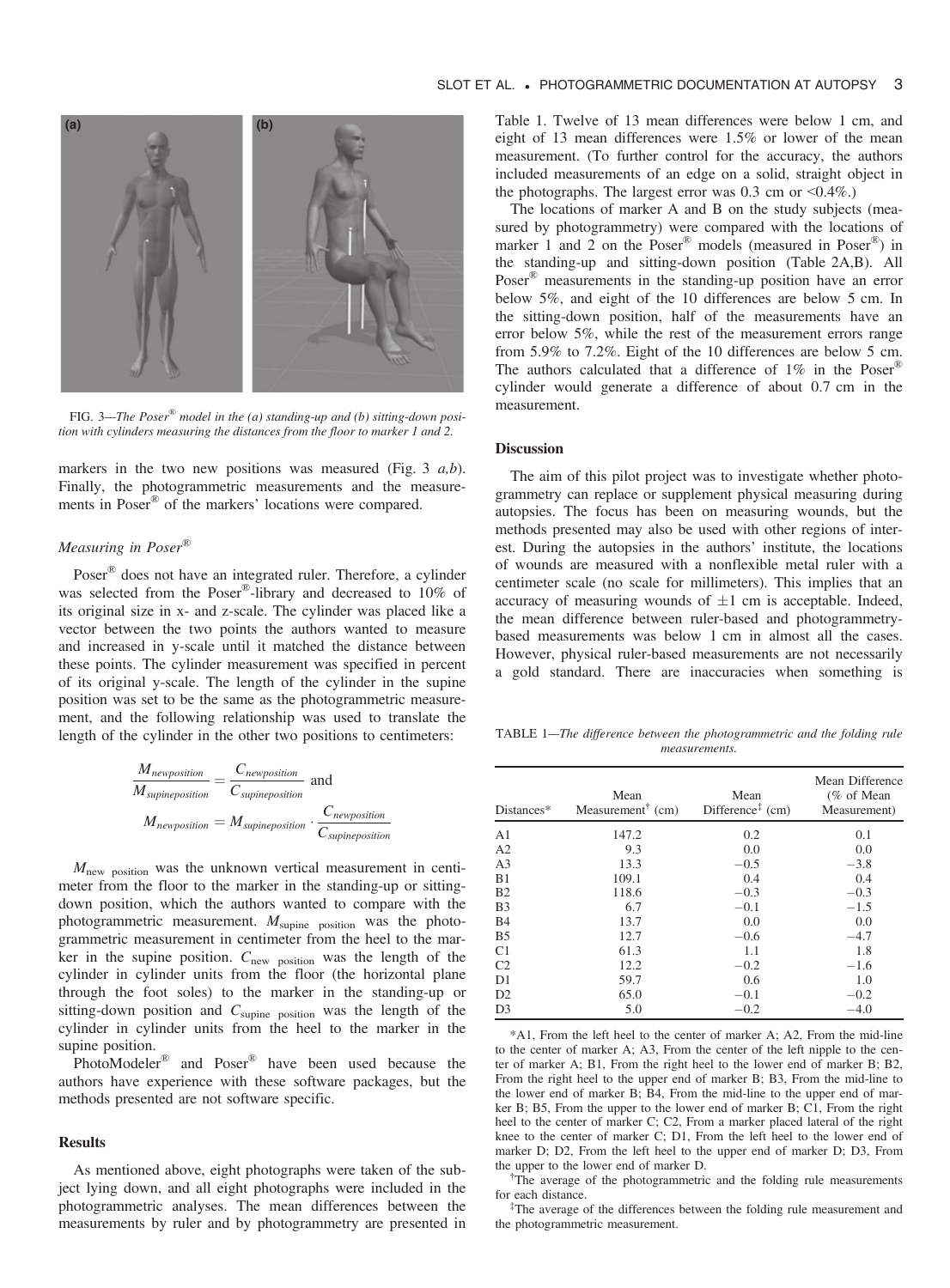#### 4 JOURNAL OF FORENSIC SCIENCES

TABLE 2—The measurements made in Poser<sup>®</sup> compared with the photogrammetric measurements in the standing-up position (A) and sitting-down position (B).

|          | Study Subject   | Photogrammetric Measurement (cm) | Poser <sup>®</sup> Measurement (cm) | Difference (cm) | Difference $(\% )$ |  |  |  |
|----------|-----------------|----------------------------------|-------------------------------------|-----------------|--------------------|--|--|--|
|          | (A) Standing Up |                                  |                                     |                 |                    |  |  |  |
| Marker 1 |                 | 151.7                            | 156.0                               | 4.3             | 2.8                |  |  |  |
|          |                 | 136.0                            | 137.3                               | 1.3             | 1.0                |  |  |  |
|          |                 | 140.6                            | 144.7                               | 4.1             | 2.9                |  |  |  |
|          |                 | 142.4                            | 148.4                               | 6.0             | 4.2                |  |  |  |
|          |                 | 140.6                            | 145.7                               | 5.1             | 3.6                |  |  |  |
| Marker 2 |                 | 110.9                            | 114.2                               | 3.3             | $3.0\,$            |  |  |  |
|          | 2               | 100.5                            | 102.1                               | 1.6             | 1.6                |  |  |  |
|          |                 | 104.8                            | 106.1                               | 1.3             | 1.2                |  |  |  |
|          |                 | 109.0                            | 112.1                               | 3.1             | $2.8\,$            |  |  |  |
|          | 5               | 104.8                            | 105.5                               | 0.7             | 0.7                |  |  |  |
|          |                 | (B) Sitting Down                 |                                     |                 |                    |  |  |  |
| Marker 1 |                 | 112.5                            | 115.2                               | 2.7             | 2.4                |  |  |  |
|          |                 | 98.5                             | 105.6                               | 7.1             | 7.2                |  |  |  |
|          |                 | 103.0                            | 104.0                               | 1.0             | 1.0                |  |  |  |
|          |                 | 106.9                            | 107.6                               | 0.7             | 0.7                |  |  |  |
|          |                 | 104.1                            | 103.2                               | $-0.9$          | $-0.9$             |  |  |  |
| Marker 2 |                 | 75.2                             | 79.6                                | 4.4             | 5.9                |  |  |  |
|          |                 | 67.0                             | 71.8                                | 4.8             | 7.2                |  |  |  |
|          |                 | 69.7                             | 65.3                                | $-4.4$          | $-6.3$             |  |  |  |
|          |                 | 75.6                             | 72.6                                | $-3.0$          | $-4.0$             |  |  |  |
|          | 5               | 71.1                             | 66.0                                | $-5.1$          | $-7.2$             |  |  |  |

measured manually: First, it may be difficult to hold the ruler steady and fixed on the measuring points. Second, if the object is irregularly shaped (like a human body), then the ruler will not rest on the object during the measuring. In photogrammetry, the distances measured are calculated directly between 3D coordinates, for example in the photogrammetric 3D model, the coordinate that represents that the heel is located under the foot at the center of the heel, but when manually measuring from this point with the ruler in this study, the ruler was held on the lateral side of the leg with one end at the bottom of the heel. Thus, the ruler-based and photogrammetry-based measurements are not completely comparable; that is, some differences should be expected. The main advantage of photogrammetry is not greater precision by itself, but the ability to redo or take new measurements at a later stage if photographs have been secured. Such a scenario could, for example, be cases with many cut or stab wounds. In these cases, much time is dedicated to measuring, describing, and documenting the wounds. With photogrammetry, a number of photographs could quickly be taken (maybe even simultaneously from several cameras installed in the room), and the forensic medical doctor could immediately proceed with the autopsy. Furthermore, the wounds would never have to be touched during the documentation procedure, which decreases the risk of modifying them. If the police at a later stage wishes to have specific distance measurements to other body parts, which were not made around the time of the autopsy, these can always be made, even if the corpse is no longer available. This is also an economic and fast method, easily implemented, requiring only a digital camera and the photogrammetric software.

This pilot study focused on measuring wounds in a photogrammetric model of one side of the body. Photogrammetry may be used to calculate the angle of a wound from a projectile that has penetrated through the body. This may be done by making a photogrammetric model that includes both the front and the back of the victim's body. Theoretically, this may be done by including reference points from the sides of the body, visible both on photographs of the supine and prone position which can then be used to merge the two photogrammetric models, although a problem might be that body segments are not aligned in the same way in a prone and in a supine position. Also, it would be interesting to couple the external wound photogrammetry with postmortem CT-scanning. More work is needed to address this.

This pilot study is made on living subjects. Movements of the subjects, for example breathing or small movements of the limbs, may have influenced the accuracy of the photogrammetric measurements. Conversely, corpses may have an altered muscle tone and changed bodily contours (especially abdominally) due to decomposition. While probably negligible, these sources of error also would need to be further investigated.

An advantage of photogrammetry would be to enable better reconstructions, so as to better analyze the body stance when wounds were inflicted. Once the model had been adjusted, it was easy to use the Poser<sup>®</sup> software tools as many times as necessary for making reconstructions of different poses. There was some error when comparing distances from specific body points to wounds as measured by photogrammetry and in Poser®. However, this error has to be compared with how questions concerning the body stance and wounds are now answered. Typically, the police may ask what the distance from the ground to a wound in the chest could be if the victim, for example, had been standing erect, slumped or perhaps kneeling, given that a certain heel-to-wound distance has been measured during the autopsy (with the corpse in a supine position). Currently, without photogrammetry and virtual posing, an approximation can perhaps be obtained using a life-size dummy, or by estimating such distances on one or more individuals of more or less same height and body proportions.

There is a possible source of error when the markers are measured with the Poser<sup>®</sup> cylinder. The Poser<sup>®</sup> cylinder is placed like a vector between either the floor and the marker or the heels and the marker. The study subjects' foot soles in the sitting-down position were not placed horizontally. The floor was therefore defined as an imaginary plane through the center of the foot soles in both the photographs and the virtual models. The unit of the Poser® cylinder (percent in relation to its original size) is an integer. In some cases, the Poser® cylinder was either too short or